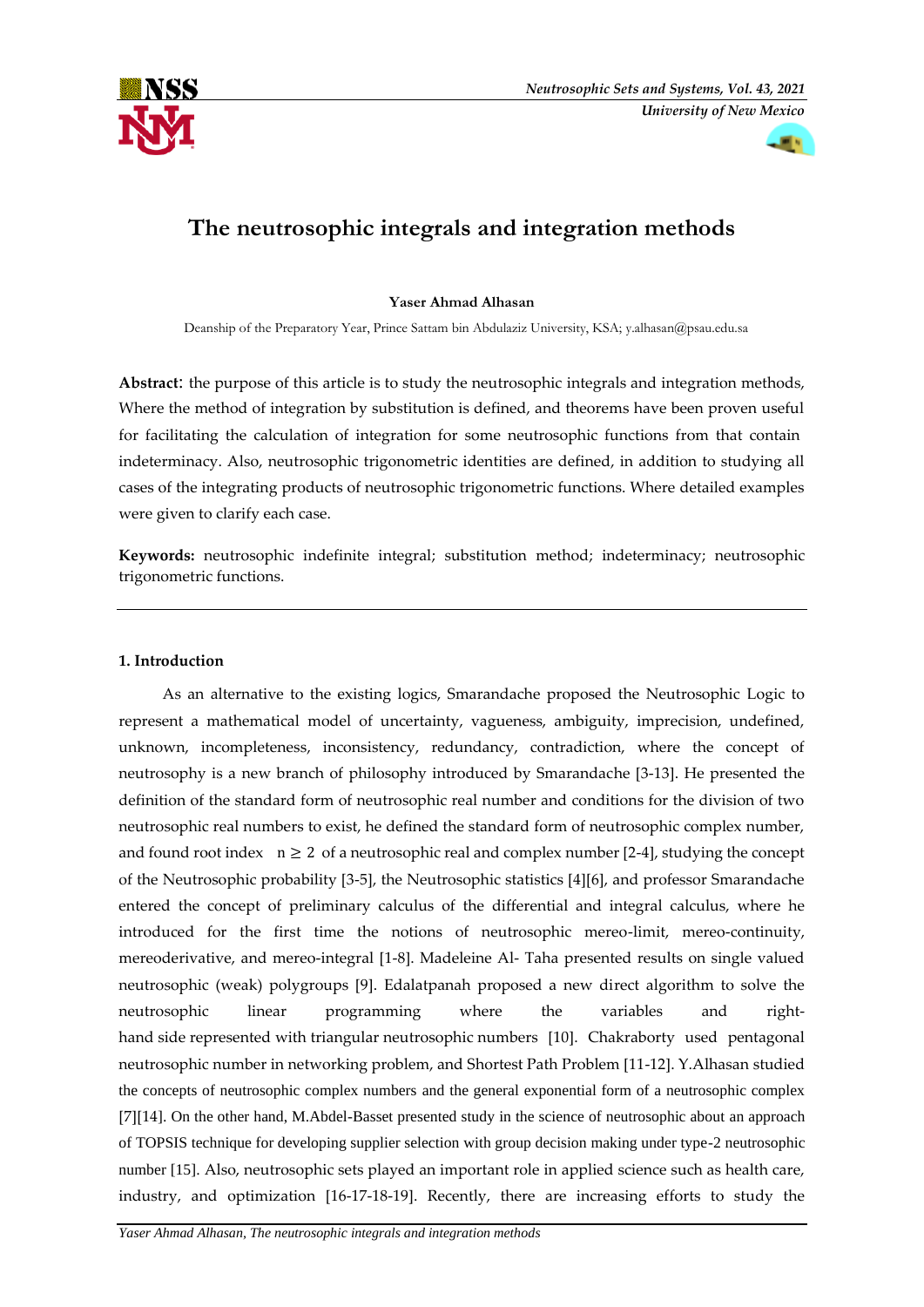neutrosophic generalized structures and spaces such as refined neutrosophic modules, spaces, equations, and rings [21-22-23].

 Integration is important in human life, and one of its most important applications is the calculation of area, size and arc length. In our reality we find things that cannot be precisely defined, and that contain an indeterminacy part. This is the reason for studying neutrosophic integration and methods of its integration in this paper.

Paper consists of 5 sections. In 1th section, provides an introduction, in which neutrosophic science review has given. In 2th section, some definitions and examples of neutrosophic real number neutrosophic indefinite integral and are discussed. The 3th section frames the neutrosophic integration by substitution method, and their employment in finding integrals that include roots, logarithms, exponents, or a function with its derivative (between them is the process of multiplication or division), and the study of the related theories. The 4th section introduces the integrating products of neutrosophic trigonometric function in three states and neutrosophic trigonometric identities, as they have been used in finding some types of neutrosophic trigonometric integrals. In 5th section, a conclusion to the paper is given.

#### **2. Preliminaries**

#### **2.1. Neutrosophic Real Number [4]**

Suppose that w is a neutrosophic number, then it takes the following standard form:  $w = a +$ bI where a, b are real coefficients, and I represent indeterminacy, such  $0.I = 0$  and  $I<sup>n</sup> = I$ , for all positive integers  $n$ .

#### **2.2. Division of neutrosophic real numbers [4]**

Suppose that 
$$
w_1, w_2
$$
 are two neutrosophic numbers, where

 $w_1 = a_1 + b_1 l$ ,  $w_2 = a_2 + b_2 l$ To find  $(a_1 + b_1) \div (a_2 + b_2)$ , we can write:

$$
\frac{a_1 + b_1 I}{a_2 + b_2 I} \equiv x + yI
$$

where x and y are real unknowns.

$$
a_1 + b_1 I \equiv (a_2 + b_2 I)(x + yI)
$$

$$
a_1 + b_1 I \equiv a_2 x + (b_2 x + a_2 y + b_2 y)I
$$

by identifying the coefficients, we get

$$
a_1=a_2x
$$

$$
b_1 = b_2 x + (a_2 + b_2) y
$$

We obtain unique one solution only, provided that:

$$
\begin{vmatrix} a_2 & 0 \\ b_2 & a_2 + b_2 \end{vmatrix} \neq 0 \Rightarrow a_2(a_2 + b_2) \neq 0
$$

Hence:  $a_2 \neq 0$  and  $a_2 \neq -b_2$  are the conditions for the division of two neutrosophic real numbers to exist.

Then:

$$
\frac{a_1 + b_1 I}{a_2 + b_2 I} = \frac{a_1}{a_2} + \frac{a_2 b_1 - a_1 b_2}{a_2 (a_2 + b_2)} I
$$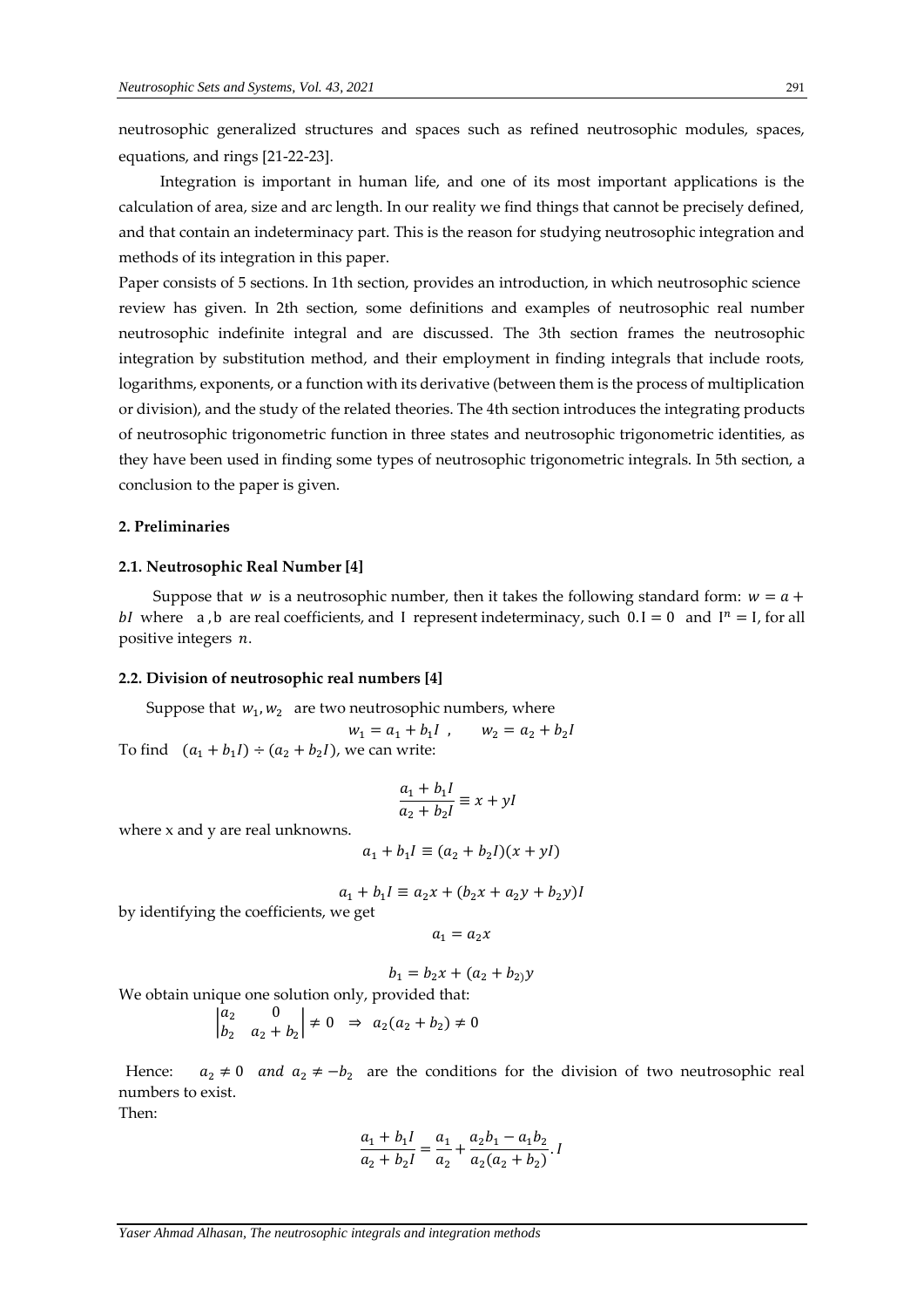## **2.3. Neutrosophic Indefinite Integral [14]**

We just extend the classical definition of anti-derivative. The neutrosophic antiderivative of neutrosophic function  $f(x)$  is the neutrosophic function  $F(x)$  such that  $F'(x) = f(x)$ .

## **Example2.4.1:**

Let  $f: R \to R \cup \{l\}, f(x) = -3x^2 + (4x - 5)l$ . Then:  $F(x) = \int [-3x^2 + (4x - 5)I] dx$ 

$$
F(x) = \int_{-\infty}^{\infty} \frac{-3x^2 + (4x - 5)t}{x^2 - 5x} dx
$$
  
=  $-x^3 + (2x^2 - 5x)I + C$ 

where C is an indeterminate real constant (i.e. constant of the form  $a + bl$ , where  $a, b$  are real numbers, while  $I =$  indeterminacy).

#### **Example2.4.2: (Refined Indeterminacy).**

*Let*  $g: \mathbb{R} \to \mathbb{R} \cup \{I_1\} \cup \{I_2\} \cup \{I_3\}$ , where  $I_1, I_2$ , and  $I_3$  are types of sub indeterminacies,

$$
g(x) = 7x - 2I_1 + x^2I_2 + 4x^3I_3
$$

Then:

$$
F(x) = \int [7x - 2I_1 + x^2I_2 + 4x^3I_3]dx
$$
  
=  $\frac{7x^2}{2} - 2xI_1 + \frac{x^3}{3}I_2 + x^4I_3 + a + bl$ 

where  $a$  and  $b$  are real constants.

## **3. Neutrosophic integration by substitution method**

#### **Definition3.1**

*Let*  $f: D_f \subseteq R \rightarrow R_f \cup \{I\}$ , to evaluate  $\int f(x)dx$ Put:  $x = g(u) \Rightarrow dx = \dot{g}(u)du$ By substitution, we get:

$$
\int f(x)dx = \int f(u)\dot{g}(u)du
$$

then we can directly integral it.

## **Theorme3.1:**

If 
$$
\int f(x, l) dx = \varphi(x, l)
$$
 then,  

$$
\int f((a + bl)x + c + dl)) dx = \left(\frac{1}{a} - \frac{b}{a(a + b)}l\right) \varphi((a + bl)x + c + dl)) + C
$$

where C is an indeterminate real constant,  $a \ne 0$ ,  $a \ne -b$  and b, c, d are real numbers, while  $I =$ indeterminacy.

Proof:

Put: 
$$
(ba + I)x + c + dl = u
$$
  $\Rightarrow (ax + bl)dx = du$   
\n $\Rightarrow dx = \frac{1}{a + bl} du$   
\n $\Rightarrow dx = \left(\frac{1}{a} - \frac{b}{a(a + b)}I\right) du$   
\n $\int f((ba + I)x + c + dl)) dx = \int f(u) \left(\frac{1}{a} - \frac{b}{a(a + b)}I\right) du$   
\n $= \left(\frac{1}{a} - \frac{b}{a(a + b)}I\right) \varphi(u) + C$ 

back to the variable  $x$ , we get: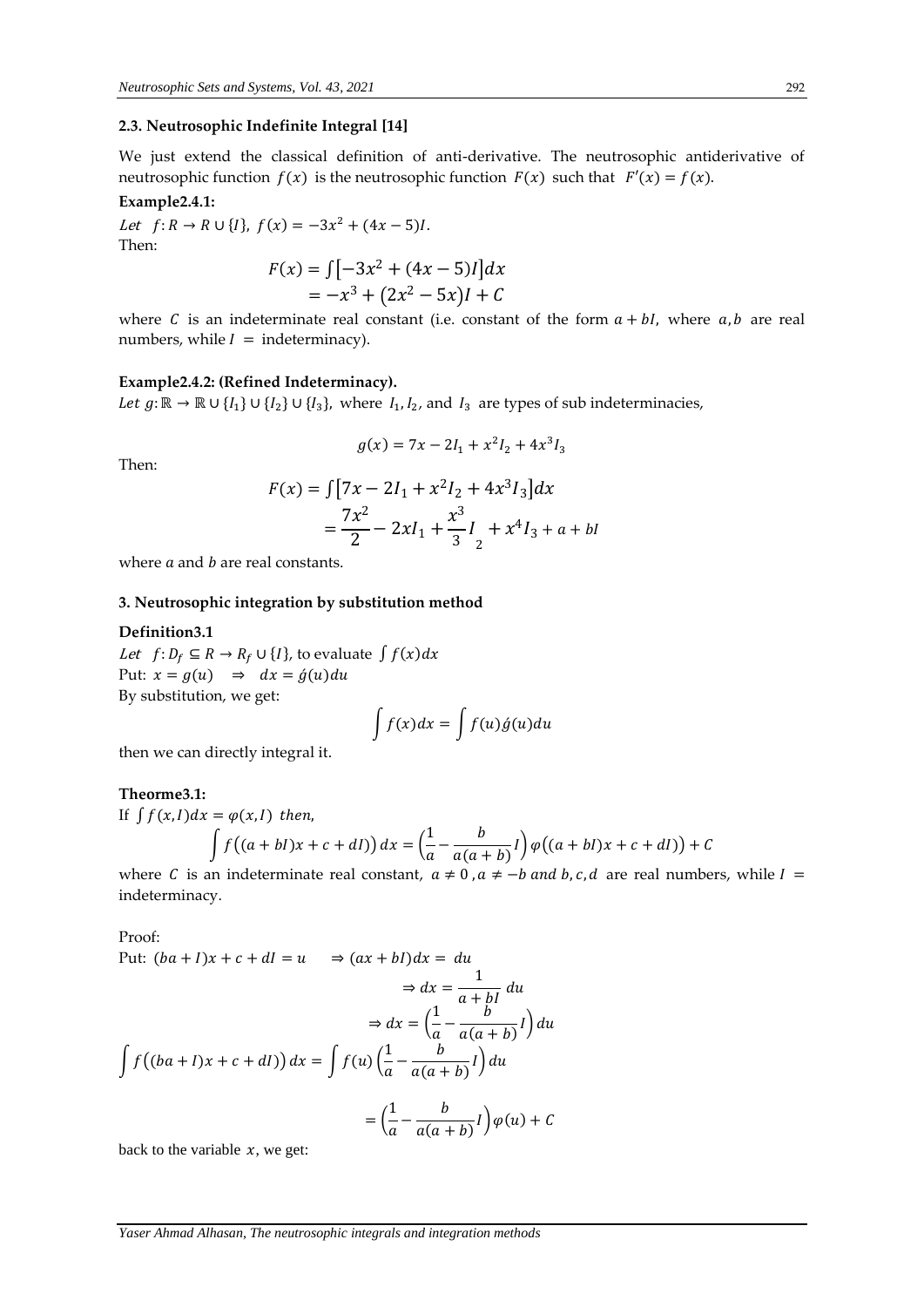$$
\int f((a+bl)x + c + dl)) dx = \left(\frac{1}{a} - \frac{b}{a(a+b)}l\right) \varphi((a+bl)x + c + dl)) + C
$$

# **3.1. We can prove each of the following, using the previous theorem:**

1) 
$$
\int ((a + bI)x + c + dI)^n dx = \left(\frac{1}{a} - \frac{b}{a(a + b)}I\right) \frac{((a + bI)x + c + dI)^{n+1}}{n+1} + C
$$
  
\n2) 
$$
\int \frac{1}{(a + bI)x + c + dI} dx = \left(\frac{1}{a} - \frac{b}{a(a + b)}I\right) \ln|(a + bI)x + c + dI| + C
$$
  
\n3) 
$$
\int e^{(a+bI)x + c + dI} dx = \left(\frac{1}{a} - \frac{b}{a(a + b)}I\right) e^{(a+bI)x + c + dI} + C
$$
  
\n4) 
$$
\int \frac{1}{\sqrt{(a + bI)x + c + dI}} dx = 2\left(\frac{1}{a} - \frac{b}{a(a + b)}I\right) \sqrt{(a + bI)x + c + dI} + C
$$
  
\n5) 
$$
\int \cos((a + bI)x + c + dI) dx = \left(\frac{1}{a} - \frac{b}{a(a + b)}I\right) \cos((a + bI)x + c + dI) + C
$$
  
\n6) 
$$
\int \sin((a + bI)x + c + dI) dx = -\left(\frac{1}{a} - \frac{b}{a(a + b)}I\right) \sin((a + bI)x + c + dI) + C
$$
  
\n7) 
$$
\int \sec^2((a + bI)x + c + dI) dx = \left(\frac{1}{a} - \frac{b}{a(a + b)}I\right) \tan((a + bI)x + c + dI) + C
$$
  
\n8) 
$$
\int \csc^2((a + bI)x + c + dI) dx = -\left(\frac{1}{a} - \frac{b}{a(a + b)}I\right) \cot((a + bI)x + c + dI) + C
$$
  
\n9) 
$$
\int \sec((a + bI)x + c + dI) \tan((a + bI)x + c + dI) dx
$$
  
\n
$$
= \left(\frac{1}{a} - \frac{b}{a(a + b)}I\right) \sec((a + bI)x + c + dI) dx
$$
  
\n10) 
$$
\int \csc((a + bI)x + c + dI) \cot((a + bI)x + c + dI) dx
$$

10) 
$$
\int \csc((a+bl)x + c + dl) \cot((a+bl)x + c + dl) dx
$$

$$
= -\left(\frac{1}{a} - \frac{b}{a(a+b)}I\right) \csc((a+bl)x + c + dl) + C
$$
where *G* is an independent,  $5 \neq 0$ ,  $5 \neq b$ , and

where *C* is an indeterminate real constant,  $a \ne 0$ ,  $a \ne -b$  and b, c, d are real numbers, while  $I =$ indeterminacy.

 $\frac{1}{5}I\right}cos((1+4I)x+I)+C$ 

**Example3.1.1**

1) 
$$
\int ((3-5I)x + 4)^{7} dx = \left(\frac{1}{3} - \frac{5}{6}I\right) \frac{((3-5I)x + 4)^{8}}{8} + C
$$
  
2) 
$$
\int \frac{1}{(6+5I)x - 7I} dx = \left(\frac{1}{6} - \frac{5}{66}I\right) \ln|(6+5I)x - 7I| + C
$$
  
3) 
$$
\int e^{(2+I)x-3} dx = \left(\frac{1}{2} - \frac{1}{6}I\right) e^{(2+I)x-3} + C
$$
  
4) 
$$
\int \cos((1+4I)x + I) dx = \left(1 - \frac{4}{5}I\right) \cos((1+4I)x + I) + C
$$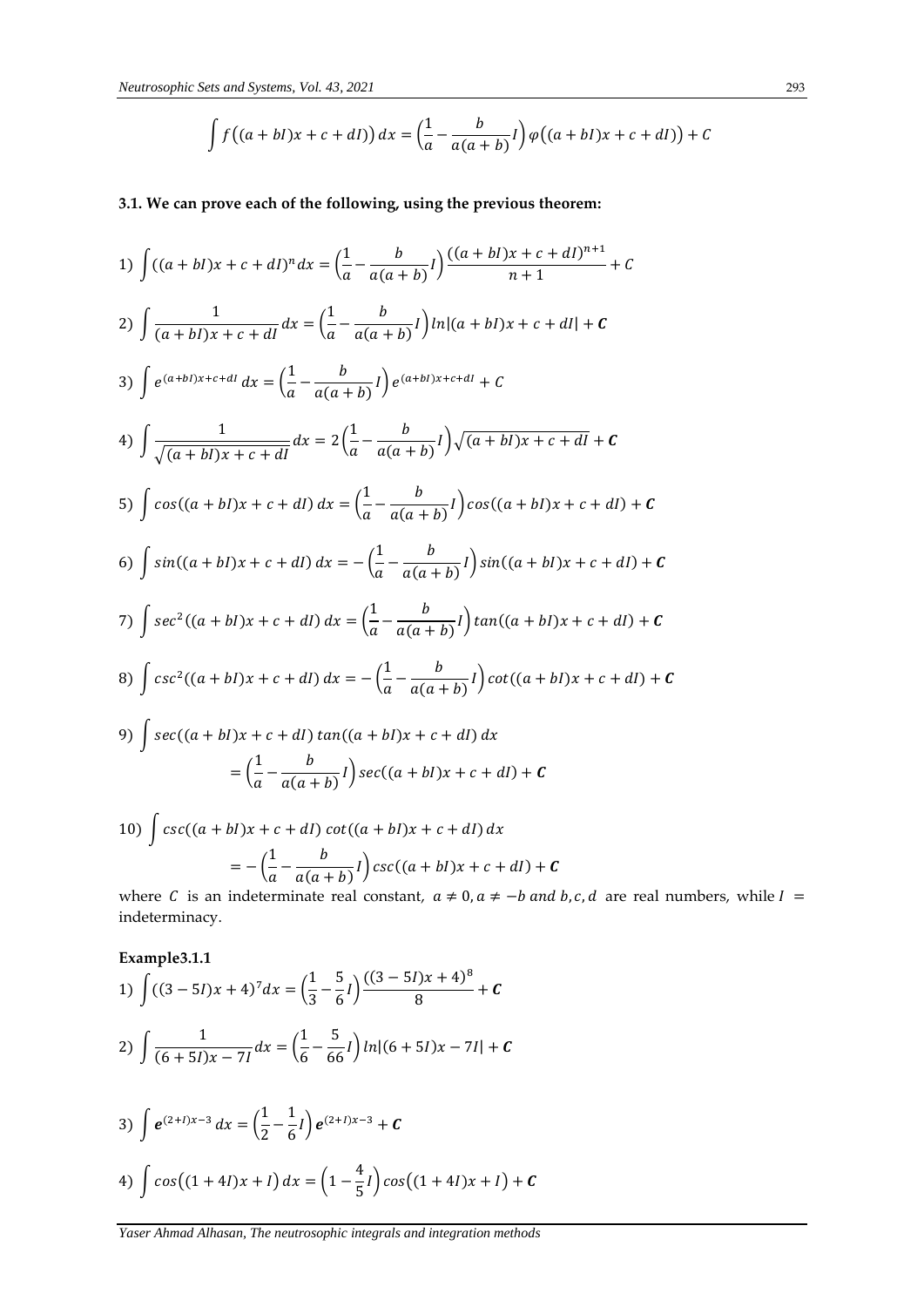5) 
$$
\int \sec^2((6+5I)x - 7I) dx = \left(\frac{1}{6} - \frac{5}{66}I\right) \tan((6+5I)x - 7I) + C
$$
  
6) 
$$
\int \csc((2+I)x - 3)\cot((2+I)x - 3) dx = -\left(\frac{1}{2} - \frac{1}{6}I\right) \csc((2+I)x - 3) + C
$$

7) 
$$
\int \frac{1}{\sqrt{(2+5I)x+3I}} dx = 2\left(\frac{1}{2}-\frac{5}{14}I\right)\sqrt{(2+5I)x+3I} + C = (1-5I)\sqrt{(2+5I)x+3I} + C
$$

**Theorme3.2:**  Let  $f: D_f \subseteq R \rightarrow R_f \cup \{I\}$  then:

$$
\int \frac{\hat{f}(x,I)}{f(x,I)} dx = \ln|f(x,I)| + C
$$

where  $C$  is an indeterminate real constant (i.e. constant of the form  $a + bl$ , where  $a, b$  are real numbers, while  $I =$  indeterminacy).

Proof:

Put: 
$$
f(x, I) = u
$$
  $\Rightarrow \hat{f}(x, I) dx = du$   
\n $\Rightarrow dx = \frac{1}{\hat{f}(x, I)} du$   
\n $\Rightarrow dx = \frac{1}{\hat{u}} du$   
\n $\int \frac{\hat{f}(x, I)}{f(x, I)} dx = \int \frac{\hat{u}}{u} \frac{1}{\hat{u}} du = \int \frac{1}{u} du = ln|u| + C$ 

back to the variable  $f(x, I)$ , we get:

$$
\int \frac{\hat{f}(x, I)}{f(x, I)} dx = \ln|f(x, I)| + C
$$

**Example3.1.2**

1) 
$$
\int \frac{(1+2I)x^3}{(1+2I)x^4+5I} dx = \frac{1}{4} ln|(1+2I)x^4+5I| + C
$$
  
\n2) 
$$
\int \frac{(2+I)e^{(2+I)x-3}-2I}{e^{(2+I)x-3}-2xI} dx = ln|e^{(2+I)x-3}-2xI| + C
$$
  
\n3) 
$$
\int tan(1+7I)x dx = \int \frac{sin(1+7I)x}{cos(1+7I)x} dx = (-1+\frac{7}{8}I) ln|cos(1+7I)x| + C
$$
  
\n4) 
$$
\int \frac{1}{1+tan(1+2I)x} dx = \int \frac{1}{1+\frac{sin(1+2I)}{cos(1+2I)}} dx = \frac{1}{2} \int \frac{2cos(1+2I)x}{cos(1+2I)x+sin(1+2I)x} dx
$$
  
\n
$$
= \frac{1}{2} \int \frac{cos(1+2I)x+sin(1+2I)x+cos(1+2I)x-sin(1+2I)x}{cos(1+2I)+sin(1+2I)x} dx
$$
  
\n
$$
= \frac{1}{2} \int dx + \frac{1}{2} \int \frac{cos(1+2I)x-sin(1+2I)x}{cos(1+2I)x+sin(1+2I)x} dx
$$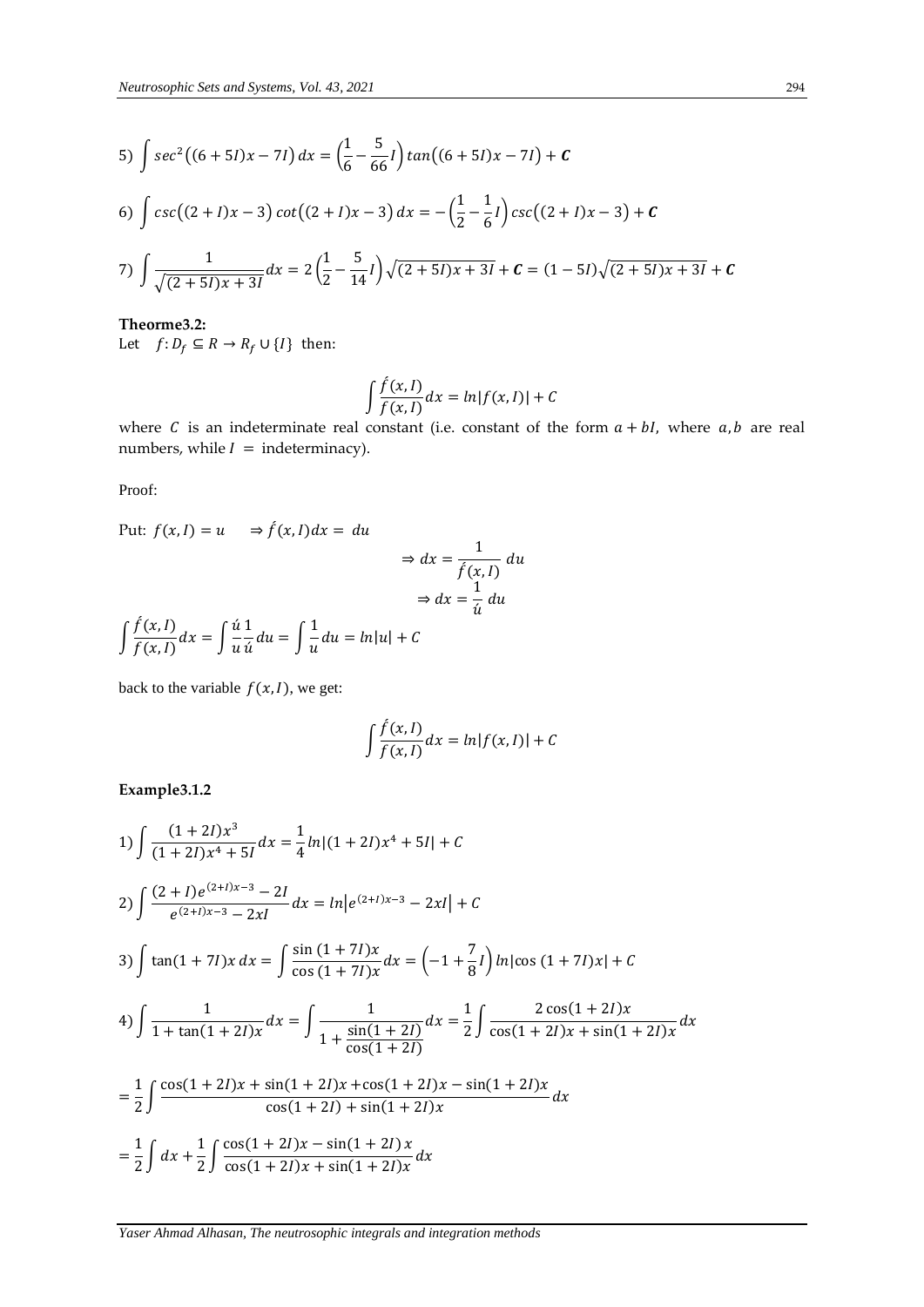$$
= \frac{1}{2}x + \left(\frac{1}{2} - \frac{1}{3}I\right)ln|cos(1 + 2I)x| + sin(1 + 2I)x| + C
$$

# **Theorme3.3:**

Let  $f: D_f \subseteq R \rightarrow R_f \cup \{I\}$ , then:

$$
\int \frac{\hat{f}(x,I)}{\sqrt{f(x,I)}} dx = 2\sqrt{f(x,I)} + C
$$

where C is an indeterminate real constant (i.e. constant of the form  $a + bl$ , where  $a, b$  are real numbers, while  $I =$  indeterminacy).

Proof:

Put: 
$$
f(x, I) = u
$$
  $\Rightarrow \hat{f}(x, I) dx = du$   
\n $\Rightarrow dx = \frac{1}{\hat{f}(x, I)} du$   
\n $\Rightarrow dx = \frac{1}{\hat{u}} du$   
\n $\int \frac{\hat{f}(x, I)}{\sqrt{f(x, I)}} dx = \int \frac{\hat{u}}{\sqrt{u}} \frac{1}{\hat{u}} du = \int \frac{1}{\sqrt{u}} du = 2\sqrt{u} + C$ 

back to the variable  $f(x, I)$ , we get:

$$
\int \frac{\hat{f}(x,I)}{\sqrt{f(x,I)}} dx = 2\sqrt{f(x,I)} + C
$$

Example3.1.3

1) 
$$
\int \frac{-(2+5I)x+4I}{\sqrt{(2+5I)x^2-8xI}} dx = \frac{-1}{2} \sqrt{(2+5I)x^2-8xI} + C
$$
  
2) 
$$
\int \frac{3x^2}{\sqrt{(2+5I)x^3+3I}} dx = \left(1-\frac{5}{7}I\right) \sqrt{(2+5I)x^3+3I} + C
$$

**Theorme3.4:**   $f: D_f \subseteq R \rightarrow R_f \cup \{I\}$ , then:

$$
\int [f(x, I)]^n \hat{f}(x) dx = \frac{[f(x, I)]^{n+1}}{n+1} + C
$$

Where *n* is any rational number. *C* is an indeterminate real constant (i.e. constant of the form  $a +$ bI, where  $a, b$  are real numbers, while  $I =$  indeterminacy).

Proof:

Put: 
$$
f(x, I) = u
$$
  $\Rightarrow \hat{f}(x, I)dx = du$   

$$
\Rightarrow dx = \frac{1}{\hat{f}(x, I)} du
$$

$$
\Rightarrow dx = \frac{1}{\hat{u}} du
$$

$$
\int [f(x, I)]^n \hat{f}(x, I)dx = \int u^n \hat{u} \frac{1}{\hat{u}} du = \int u^n du = \frac{u^{n+1}}{n+1} + C
$$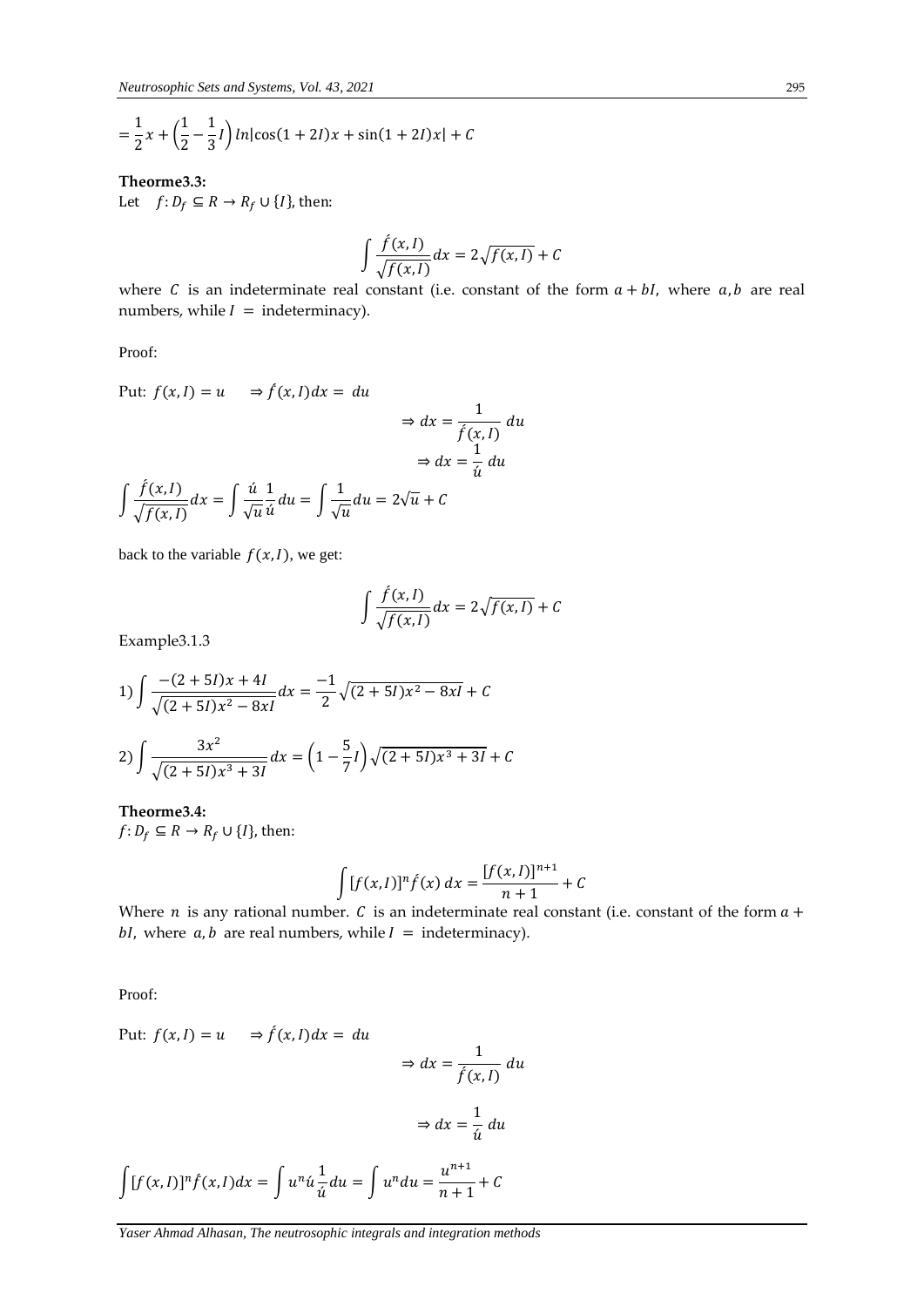back to the variable  $f(x, l)$ , we get:

$$
\int [f(x, I)]^n f(x) dx = \frac{[f(x, I)]^{n+1}}{n+1} + C
$$

**Example3.1.4**

1) 
$$
\int x^4 [(2+5I)x^5]^{12} dx = \left(\frac{1}{10} - \frac{1}{20}I\right) \frac{[(2+5I)x^5]^{13}}{13} + C
$$
  
2) 
$$
\int \frac{1}{\sqrt{(4-2I)x}} \left(\sqrt{(4-2I)x}\right)^{10} dx = \left(\frac{1}{2} + \frac{1}{2}I\right) \frac{\left(\sqrt{(4-2I)x}\right)^{11}}{11} + C
$$

# **4. Integrating products of neutrosophic trigonometric function:**

I.  $\int \sin^m (a + bI)x \cos^n (a + bI)x dx$ , where *m* and *n* are positive integers. To find this integral, we can distinguish the following two cases:

- $\triangleright$  Case *n* is odd:
	- Split of  $cos(a + bI)x$
	- Apply  $\cos^2(a + bI)x = 1 \sin^2(a + bI)x$
	- We substitution  $u = sin(a + bI)x$
- $\triangleright$  Case *m* is odd:
	- Split of  $sin(a + bI)x$
	- Apply  $\sin^2(a + bI)x = 1 \cos^2(a + bI)x$
	- We substitution  $u = \cos(a + bI)x$

# **Example4.1**

Find:  $\int \sin^2(3 + 7I)x \cos^3(3 + 7I)x dx$ Solution:

$$
\int \sin^2(3+7I)x \cos^3(3+7I)x \, dx = \int \sin^2(3+7I)x \cos^2(3+7I)x \, \cos(3+7I)x \, dx
$$

$$
= \int \sin^2(3+7I)x (1-\sin^2(3+7I)x) \cos(3+7I)x \, dx
$$

$$
= \int (\sin^2(3+7I)x - \sin^4(3+7I)x) \cos(3+7I)x \, dx
$$

By substitution:

$$
u = \sin(3 + 7I)x \implies \frac{1}{3 + 7I} du = \cos(3 + 7I)x dx
$$
  

$$
\implies \int (\sin^2(3 + 7I)x - \sin^4(3 + 7I)x) \cos(3 + 7I)x dx = \frac{1}{3 + 7I} \int (u^2 - u^4) du
$$
  

$$
= \left(\frac{1}{3} - \frac{7}{30}I\right) \left(\frac{u^3}{3} - \frac{u^5}{5}\right) + C = \left(\frac{1}{3} - \frac{7}{30}I\right) \left(\frac{\sin^3(3 + 7I)x}{3} - \frac{\sin^5(3 + 7I)x}{5}\right) + C
$$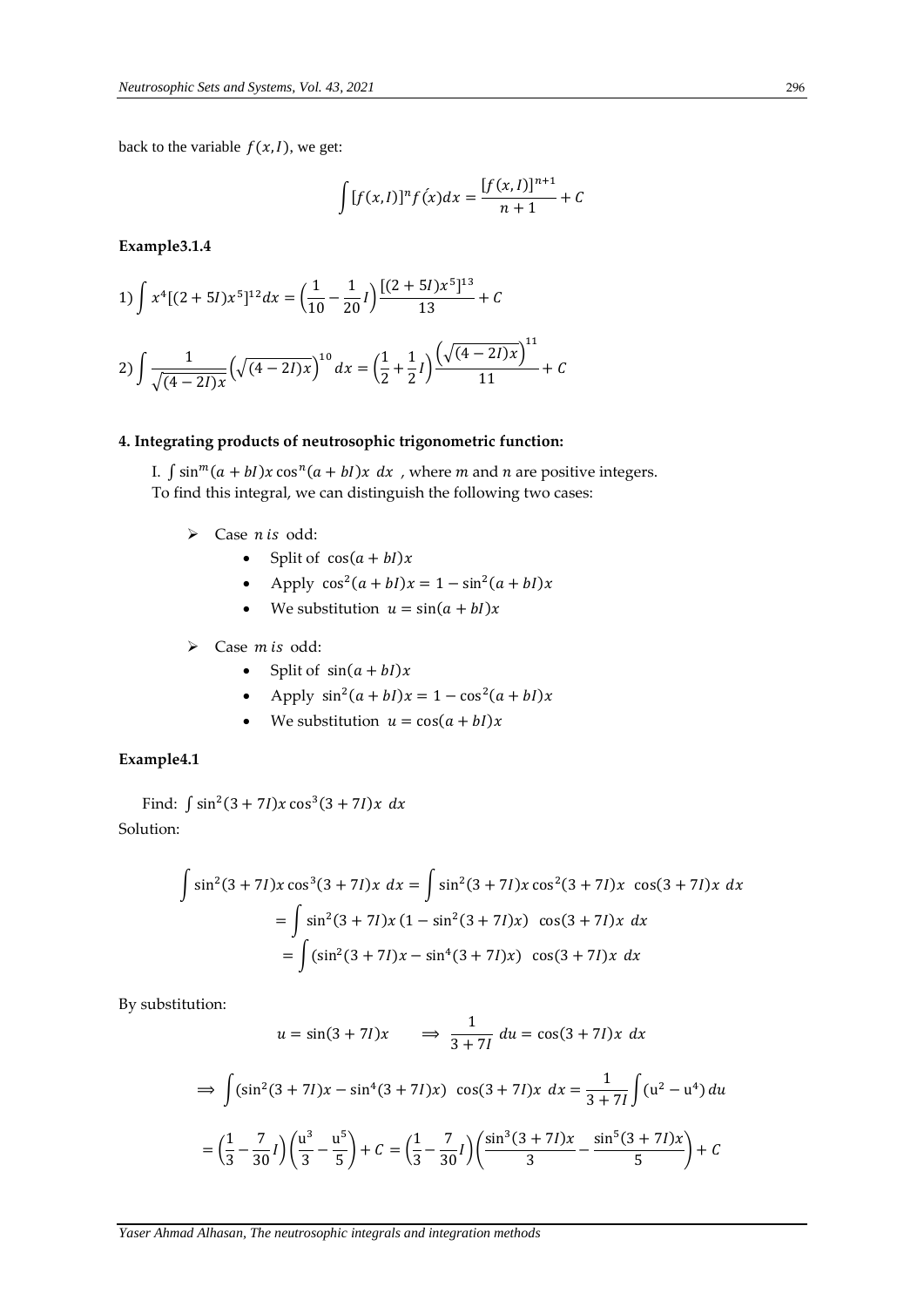II.  $\int \tan^m (a + bI)x \sec^n (a + bI)x dx$ , where *m* and *n* are positive integers. To find this integral, we can distinguish the following cases:

- $\triangleright$  Case *n* is even:
	- Split of  $sec^2(a + bI)x$
	- Apply  $sec^2(a + bI)x = 1 + tan^2(a + bI)x$
	- We substitution  $u = \tan(a + bI)x$
- $\triangleright$  Case *m* is odd:
	- Split of  $sec(a + bI)x tan(a + bI)x$
	- Apply  $\tan^2(a + bI)x = \sec^2(a + bI)x 1$
	- We substitution  $u = \text{ses}(a + bI)x$
- $\triangleright$  Case *m* even and *n* odd:
	- Apply  $\tan^2(a + bI)x = \sec^2(a + bI)x 1$
	- We substitution  $u = \text{ses}(a + bI)x$  or  $u = \text{tan}(a + bI)x$ , depending on the case.

## **Example4.2**

Find: ∫tan<sup>2</sup>(2 – 5*I*)*x* sec<sup>4</sup>(2 – 5*I*)*x* d*x* Solution:

$$
n = 4 \text{ (even)}
$$
\n
$$
\int \tan^2(2 - 5I)x \sec^4(2 - 5I)x \, dx
$$
\n
$$
= \int \tan^2(2 - 5I)x \sec^2(2 - 5I)x \sec^2(2 - 5I)x \, dx
$$
\n
$$
= \int (\tan^2(2 - 5I)x + \tan^4(2 - 5I)x) \sec^2(2 - 5I)x \, dx
$$

By substitution:

$$
u = \tan(2 - 5I)x \implies \frac{1}{2 - 5I} du = \sec^2(2 - 5I)x dx
$$
  
\n
$$
\implies \int (\tan^2(2 - 5I)x + \tan^4(2 - 5I)x) \sec^2(2 - 5I)x dx = \frac{1}{2 - 5I} \int (u^2 + u^4) du
$$
  
\n
$$
= \left(\frac{1}{2} - \frac{5}{6}I\right) \left(\frac{u^3}{3} - \frac{u^5}{5}\right) + C = \left(\frac{1}{2} - \frac{5}{6}I\right) \left(\frac{\tan^3(3 + 7I)x}{3} - \frac{\tan^5(3 + 7I)x}{5}\right) + C
$$

**Example4.3**

Find:  $\int \tan^3(6+I)x \sec^3(6+I)x dx$ 

Solution:

$$
m=4\ \text{(odd)}
$$

$$
\int \tan^3(6+I)x \sec^3(6+I)x dx = \int \tan^2(6+I)x \sec^2(6+I)x \sec(6+I)x \tan(6+I)x dx
$$

$$
= \int (\sec^4(6+I)x - \sec^2(6+I)x) \sec(6+I)x \tan(6+I)x dx
$$

By substitution: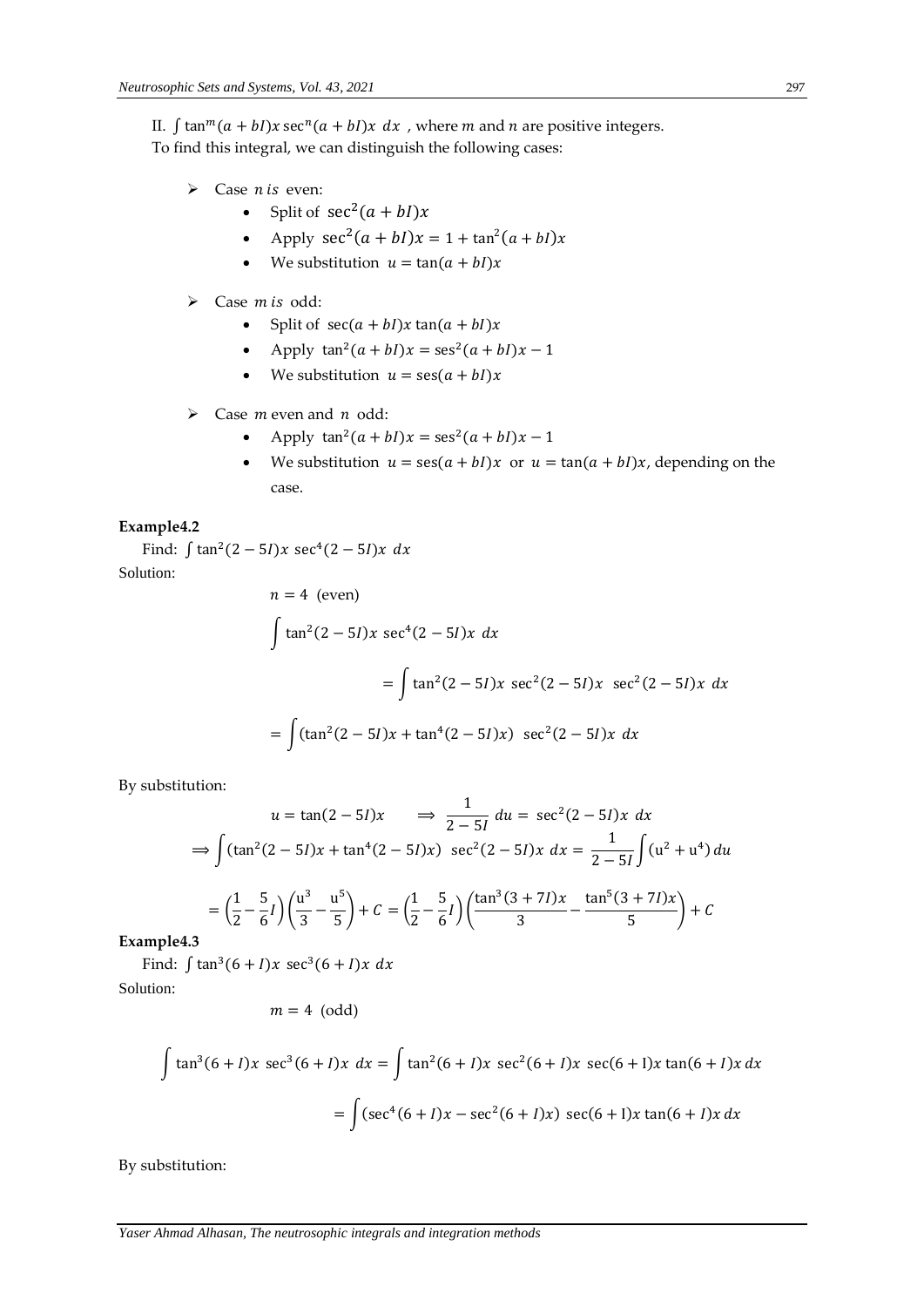$$
u = \sec(6 + 1)x \implies \frac{1}{6+1} du = \sec(6 + 1)x \tan(6 + 1)x dx
$$
  
\n
$$
\implies \int (\sec^4(6 + 1)x - \sec^2(6 + 1)x) \sec(6 + 1)x \tan(6 + 1)x dx = \frac{1}{6+1} \int (u^4 + u^2) du
$$
  
\n
$$
= \left(\frac{1}{6} - \frac{1}{42}I\right) \left(\frac{u^3}{3} - \frac{u^5}{5}\right) + C = \left(\frac{1}{6} - \frac{1}{42}I\right) \left(\frac{\sec^5(3 + 7I)x}{5} - \frac{\sec^3(3 + 7I)x}{3}\right) + C
$$

III.  $\int \cot^{m}(a + bI)x \csc^{n}(a + bI)x dx$ , where *m* and *n* are positive integers. To find this integral, we can distinguish the following cases:

- $\triangleright$  Case *n* is even:
	- Split of  $csc^2(a + bl)x$
	- Apply  $\csc^2(a + bI)x = 1 + \cot^2(a + bI)x$
	- We substitution  $u = \cot(a + bI)x$
- $\triangleright$  Case *m* is odd:
	- Split of  $\csc(a + bI)x \cot(a + bI)x$
	- Apply  $\cot^2(a + bI)x = \csc^2(a + bI)x 1$
	- We substitution  $u = \csc(a + bI)x$
- $\triangleright$  Case *m* even and *n* odd:
	- Apply  $\cot^2(a + bI)x = \csc^2(a + bI)x 1$
	- We substitution  $u = \csc(a + bI)x$  or  $u = \cot(a + bI)x$ , depending on the case.

#### **Example4.4**

Find:  $\int \tan^2(2-5I)x \sec^4(2-5I)x dx$ Solution:

$$
n = 4 \text{ (even)}
$$
\n
$$
\int \tan^2(2 - 5I)x \sec^4(2 - 5I)x \, dx
$$
\n
$$
= \int \tan^2(2 - 5I)x \sec^2(2 - 5I)x \sec^2(2 - 5I)x \, dx
$$
\n
$$
= \int (\tan^2(2 - 5I)x + \tan^4(2 - 5I)x) \sec^2(2 - 5I)x \, dx
$$

By substitution:

$$
u = \tan(2 - 5I)x \implies \frac{1}{2 - 5I} du = \sec^2(2 - 5I)x dx
$$
  

$$
\implies \int (\tan^2(2 - 5I)x + \tan^4(2 - 5I)x) \sec^2(2 - 5I)x dx = \frac{1}{2 - 5I} \int (u^2 + u^4) du
$$
  

$$
= \left(\frac{1}{2} - \frac{5}{6}I\right) \left(\frac{u^3}{3} - \frac{u^5}{5}\right) + C = \left(\frac{1}{2} - \frac{5}{6}I\right) \left(\frac{\tan^3(3 + 7I)x}{3} - \frac{\tan^5(3 + 7I)x}{5}\right) + C
$$

**Example4.5**

Find:  $\int \tan^3(6+I)x \sec^3(6+I)x dx$ 

Solution:

$$
m=3\ \text{(odd)}
$$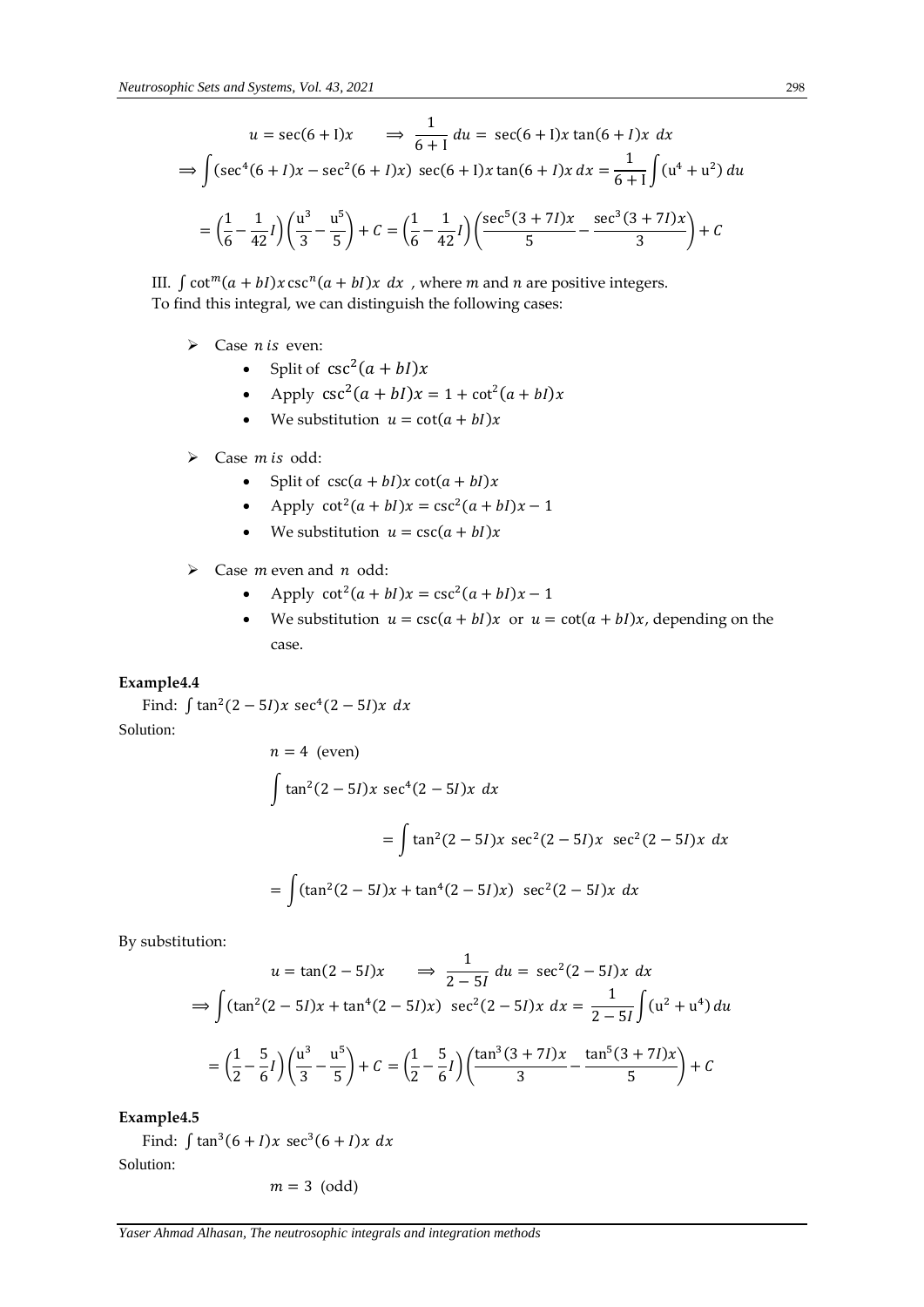$$
\int \tan^3(6+I)x \sec^3(6+I)x dx = \int \tan^2(6+I)x \sec^2(6+I)x \sec(6+I)x \tan(6+I)x dx
$$

$$
= \int (\sec^4(6+I)x - \sec^2(6+I)x) \sec(6+I)x \tan(6+I)x dx
$$

By substitution:

$$
u = \sec(6+1)x \implies \frac{1}{6+1} du = \sec(6+1)x \tan(6+1)x dx
$$
  

$$
\implies \int (\sec^4(6+1)x - \sec^2(6+1)x) \sec(6+1)x \tan(6+1)x dx = \frac{1}{6+1} \int (u^4 + u^2) du
$$
  

$$
= \left(\frac{1}{6} - \frac{1}{42}I\right) \left(\frac{u^3}{3} - \frac{u^5}{5}\right) + C = \left(\frac{1}{6} - \frac{1}{42}I\right) \left(\frac{\sec^5(3+7I)x}{5} - \frac{\sec^3(3+7I)x}{3}\right) + C
$$

**Example4.6**

Find:  $\int \cot^4(1+4I)x \csc^4(1+4I)x dx$ Solution:

$$
n = 4 \text{ (even)}
$$
\n
$$
\int \sqrt{\cot(1+4I)x} \csc^4(1+4I)x \, dx
$$
\n
$$
= \int \cot^{1/2}(1+4I)x \, \csc^2(1+4I)x \, \csc^2(1+4I)x \, dx
$$
\n
$$
= \int (\cot^{1/2}(1+4I)x + \cot^{3/2}(1+4I)x) \csc^2(1+4I)x \, dx
$$

By substitution:

$$
u = \cot(1 + 4I)x \implies \frac{1}{1 + 4I} du = \csc^2(1 + 4I)x dx
$$

$$
\implies \int (\cot^{1/2}(1 + 4I)x + \cot^{3/2}(1 + 4I)x) \csc^2(1 + 4I)x dx
$$

$$
= \frac{1}{1 + 4I} \int (u^{1/2} + u^{3/2}) du
$$

$$
= (1 - I) \left( \frac{2 \mathrm{u}^{3/2}}{3} - \frac{2 \mathrm{u}^{5/2}}{5} \right) + C = (1 - I) \left( \frac{2 \mathrm{cot}^{3/2} (1 + 4I)x}{3} - \frac{2 \mathrm{cot}^{5/2} (1 + 4I)x}{5} \right) + C
$$

# **4.1Neutrosophic trigonometric identities:**

- 1)  $sin(a + bI)x cos(c + dI)x = \frac{1}{2}$  $\frac{1}{2}$  [sin(a + bI + c + dI) + sin(a + bI – c – dI)]
- 2)  $cos(a + bI)x sin(c + dI)x = \frac{1}{2}$  $\frac{1}{2}$  [sin(a + bI + c + dI) – sin(a + bI – c – dI)]
- 3)  $cos(a + bI)x cos(c + dI)x = \frac{1}{2}$  $\frac{1}{2}$  [cos(a + bI + c + dI) + cos(a + bI – c – dI)]

4)  $sin(a + bI)x sin(c + dl)x = \frac{-1}{2}$  $\frac{1}{2}$  [cos(a + bI + c + dI) – cos(a + bI – c – dI)] Where  $a \neq c$  (not zero) and b, d are real numbers, while  $I =$  indeterminacy.

## **Example4.1.1**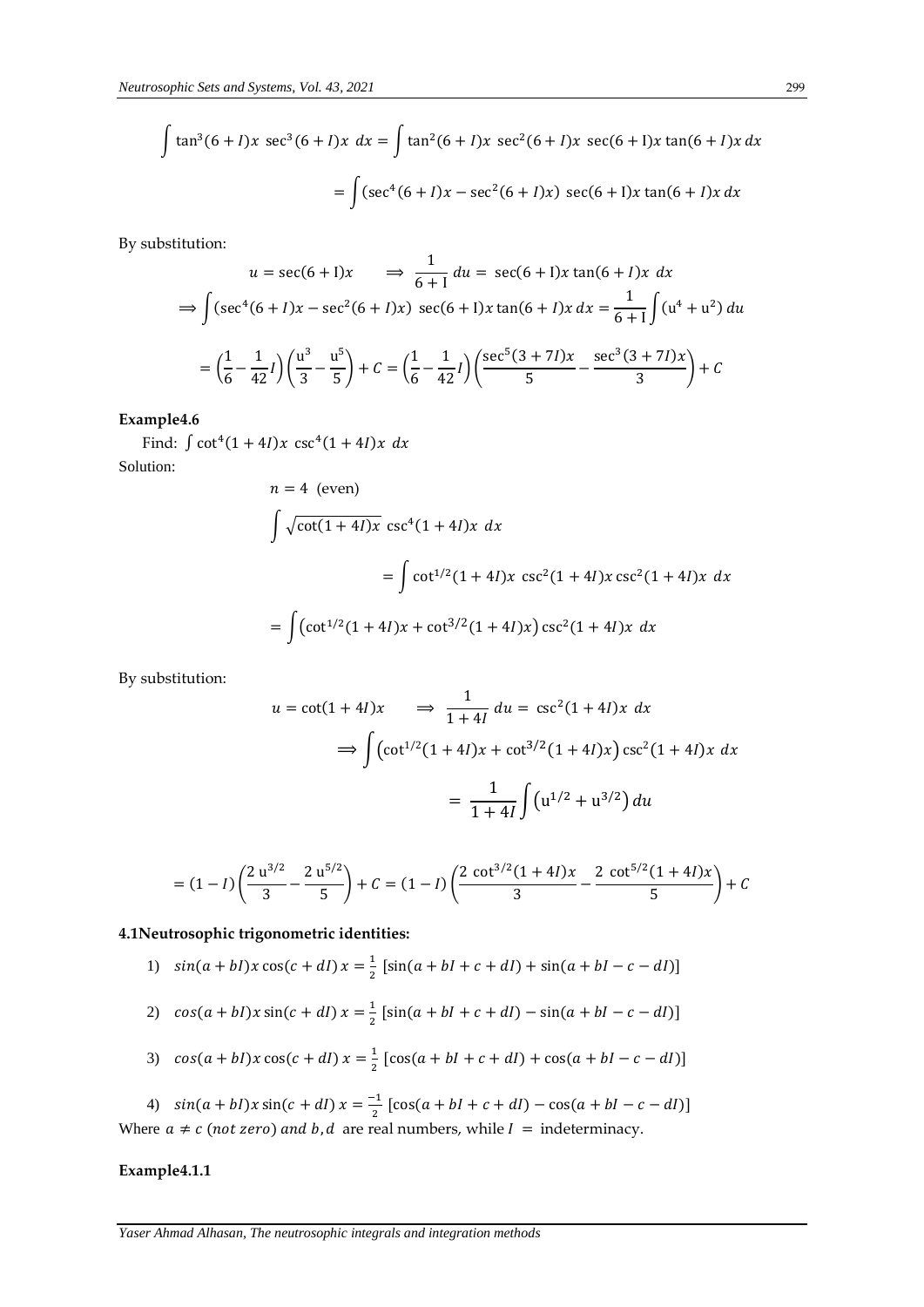Find: 1) 
$$
\int \sin(7 + 3I)x \cos(6 + 3I)x dx = \int \frac{1}{2} [\sin(13 + 6I)x + \sin x] dx
$$
  
\n
$$
= \frac{1}{2} \Big[ -\left(\frac{1}{13} - \frac{6}{247}I\right) \cos(7 + 3I)x - \cos x \Big] + C
$$
\n2)  $\int \cos(2 - I)x \cos(3 + 4I)x dx = \int \frac{1}{2} [\cos(5 + 3I)x + \cos(-1 - 5I)x] dx$   
\n
$$
= \int \frac{1}{2} [\cos(5 + 3I)x + \cos(1 + 5I)x] dx
$$
  
\n
$$
= \frac{1}{2} \Big[ \left(\frac{1}{5} - \frac{3}{40}I\right) \sin(5 + 3I)x + \left(1 - \frac{5}{6}I\right) \sin(1 + 5I)x \Big] + C
$$
\n3)  $\int \sin(2 + I)x \sin(1 + 3I)x dx = \int \frac{-1}{2} [\cos(3 + 4I)x - \cos(1 - 2I)x] dx$   
\n
$$
= \frac{1}{2} \Big[ \left(\frac{1}{3} - \frac{4}{21}I\right) \sin(3 + 4I)x - (1 - 2I)\sin(1 - 2I)x \Big] + C
$$

## **5. Conclusions**

The integral is very important in our life, and is used especially for example in calculating areas whose shape is not familiar. This led us to study neutrosophic integrals for some neutrosophic functions from that contain indeterminacy. Where the method of integration by substitution and the neutrosophic trigonometric identities are defined, in addition to studying cases of the integrating products of neutrosophic trigonometric functions. This paper is considered an introduction to the applications in neutrosophic integrals.

**Acknowledgments:** This publication was supported by the Deanship of Scientific Research at Prince Sattam bin Abdulaziz University, Alkharj, Saudi Arabia.

#### **References**

[1] Smarandache, F., "Introduction to Neutrosophic Measure, Neutrosophic Integral, and Neutrosophic Probability", Sitech-Education Publisher, Craiova – Columbus, 2013.

[2] Smarandache, F., "Finite Neutrosophic Complex Numbers, by W. B. Vasantha Kandasamy", Zip Publisher, Columbus, Ohio, USA, pp.1-16, 2011.

[3] Smarandache, F., "Neutrosophy. / Neutrosophic Probability, Set, and Logic, American Research Press", Rehoboth, USA, 1998.

[4] Smarandache, F., "Introduction to Neutrosophic statistics", Sitech-Education Publisher, pp.34-44, 2014.

[5] Smarandache, F., "A Unifying Field in Logics: Neutrosophic Logic", Preface by Charles Le, American Research Press, Rehoboth, 1999, 2000. Second edition of the Proceedings of the First International Conference on Neutrosophy, Neutrosophic Logic, Neutrosophic Set, Neutrosophic Probability and Statistics, University of New Mexico, Gallup, 2001.

[6] Smarandache, F., "Proceedings of the First International Conference on Neutrosophy", Neutrosophic Set, Neutrosophic Probability and Statistics, University of New Mexico, 2001.

[7] Alhasan,Y. "Concepts of Neutrosophic Complex Numbers", International Journal of Neutrosophic Science, Volume 8 , Issue 1, pp. 9-18, 2020.

[8] Smarandache, F., "Neutrosophic Precalculus and Neutrosophic Calculus", book, 2015.

[9] Al- Tahan, M., "Some Results on Single Valued Neutrosophic (Weak) Polygroups", International Journal of Neutrosophic Science, Volume 2, Issue 1, pp. 38-46, 2020.